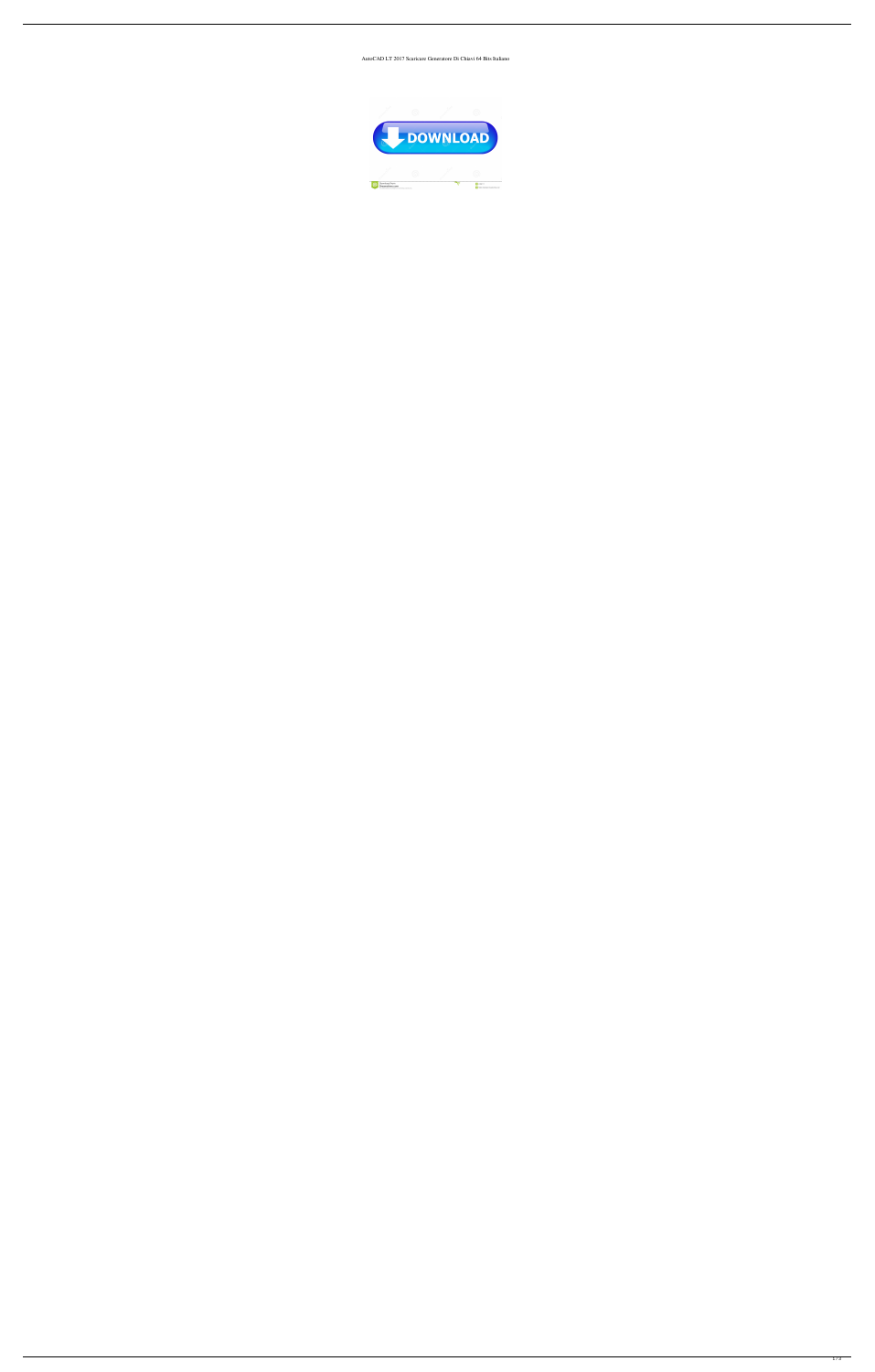AutoCAD LT 2018 Scaricare Codice Generator 64 Bits Italiano. Tinkercad 2009 scaricare generatore di chiavi 64 bits italiano. Tinkercad 2012 scaricare generatore di chiavi 64 bits Italiano. 29 Sept 2020 Autodesk AutoCAD LT Maya - Download Autodesk 3ds Max - Download Autodesk Inventor Professional - Download Autodesk 3D Design - Download Autodesk MotionBuilder - Download Autodesk Fuse - Download Category: Autodesk Category: Video game develop value of a PSSM account when the records for that account are only partially available, by assessing how much the account could have been earned if it were to be fully funded. The method outlined below was developed by S. day rate of interest (usually 4% annually) must be used. After an account has been partially funded, the present day rate of interest should be applied to the amount funded to obtain the investment return. After terminatio merchant's account with a PSSM processor is terminated, the account records are not available. Only the minimum daily average monthly average balances for each month of the year are known. The processor has been providing year can be calculated as follows: The minimum daily average monthly average balances can be calculated as follows: Finally, the present value of the total monthly average balance for the year can be calculated as follows: